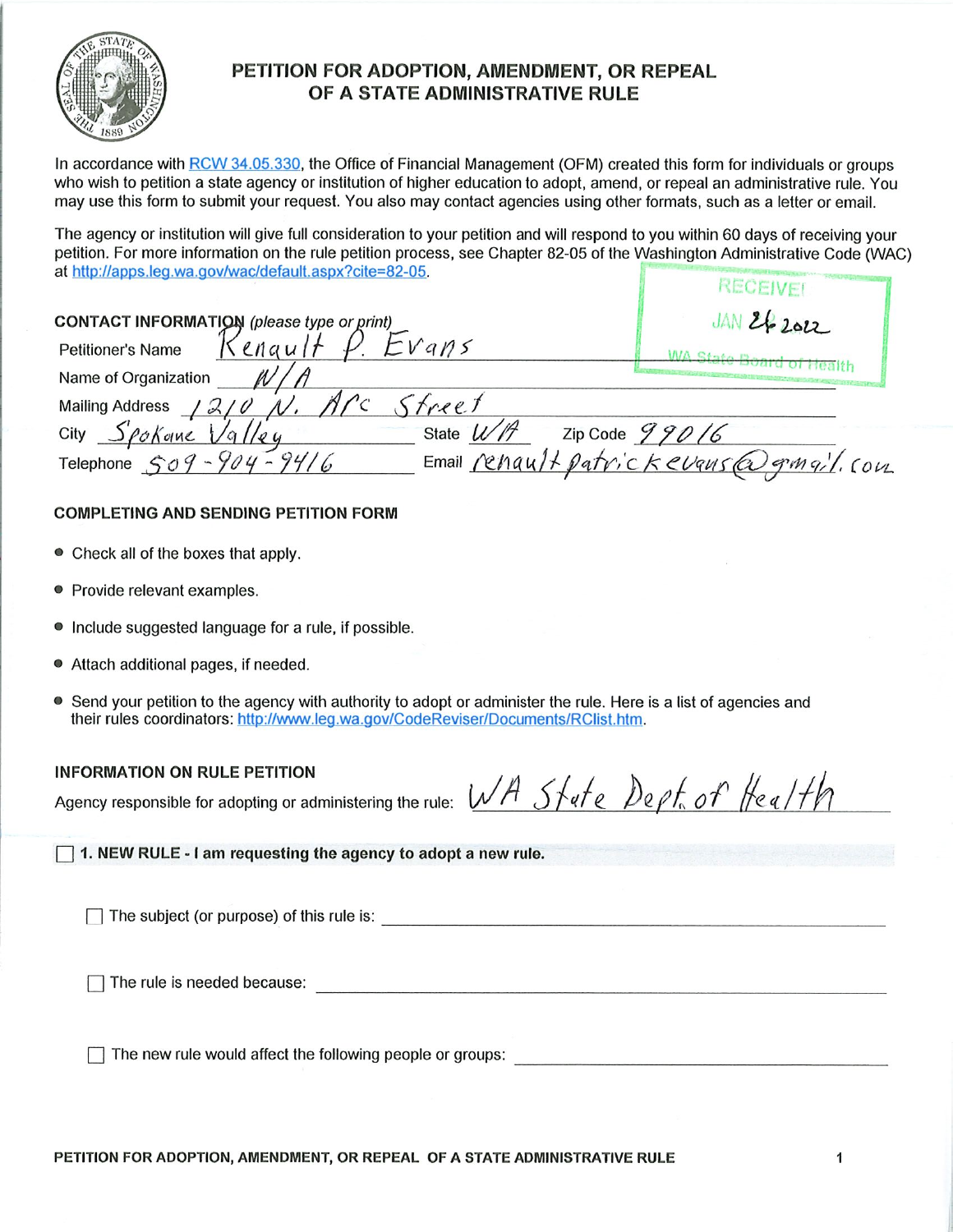◯ 2. AMEND RULE - I am requesting the agency to change an existing rule.

| This change is needed because:                                                                                                                                                         |
|----------------------------------------------------------------------------------------------------------------------------------------------------------------------------------------|
|                                                                                                                                                                                        |
|                                                                                                                                                                                        |
| 3. REPEAL RULE - I am requesting the agency to eliminate an existing rule.                                                                                                             |
| List rule number (WAC), if known: $246$ , $100$ , $040$                                                                                                                                |
| (Check one or more boxes)                                                                                                                                                              |
| It does not do what it was intended to do.                                                                                                                                             |
| It is no longer needed because:                                                                                                                                                        |
| It imposes unreasonable costs:                                                                                                                                                         |
| The agency has no authority to make this rule:                                                                                                                                         |
| It is applied differently to public and private parties:                                                                                                                               |
| It conflicts with another federal, state, or local law or<br>劤<br>8 <sup>th</sup> and 9 <sup>th</sup> Amendments of U.S. Constitution<br>rule. List conflicting law or rule, if known: |
| It duplicates another federal, state or local law or rule.<br>List duplicate law or rule, if known:                                                                                    |
| Wother (please explain): The vaccinc is not effective and it foxic.                                                                                                                    |

PETITION FOR ADOPTION, AMENDMENT. OR REPEAL OF A STATE ADMINISTRATIVE RULE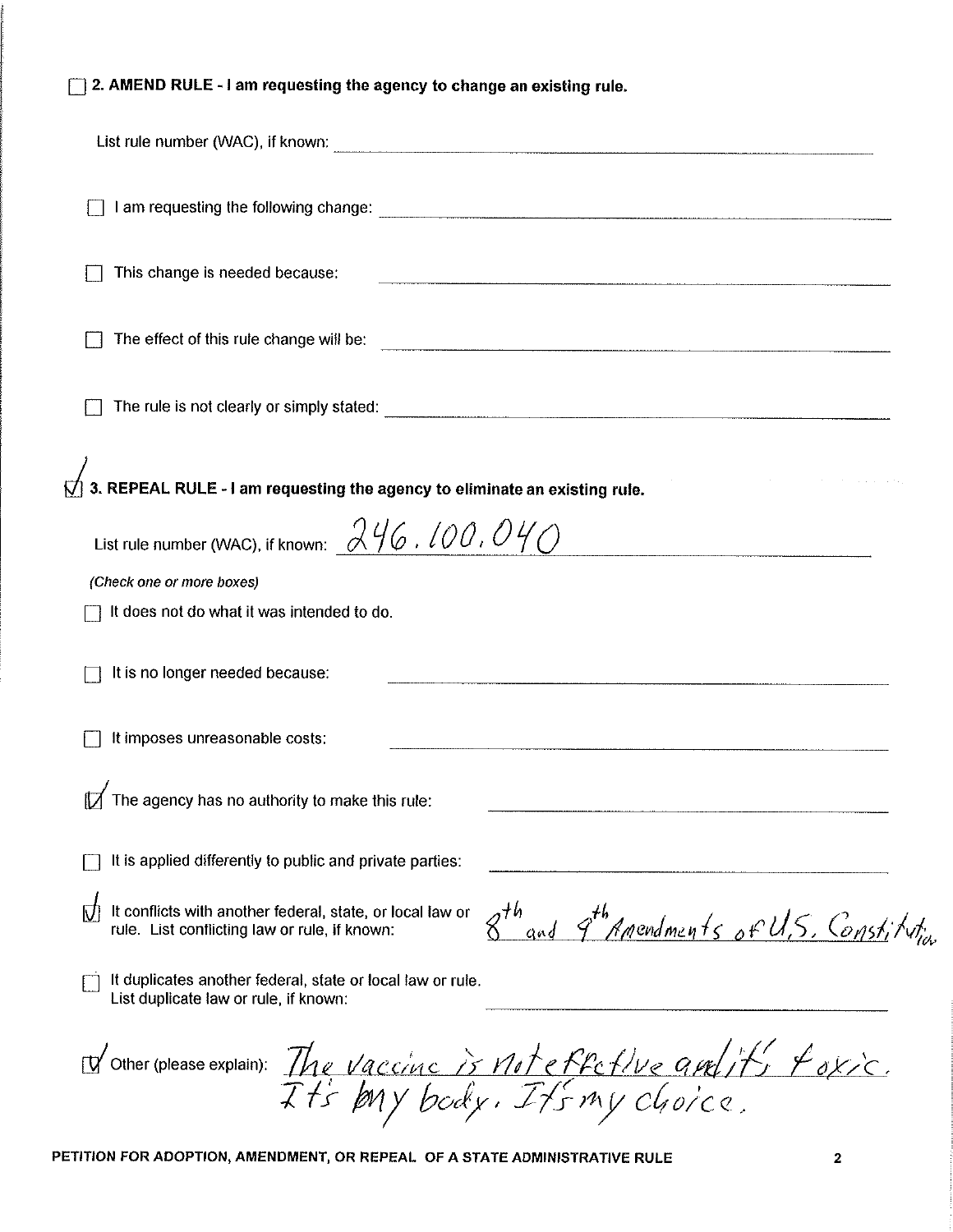

# PETITION FOR ADOPTION, AMENDMENT, OR REPEAL OF A STATE ADMINISTRATIVE RULE

In accordance with RCW 34.05.330, the Office of Financial Management (OFM) created this form for individuals or groups who wish to petition a state agency or institution of higher education to adopt, amend, or repeal an administrative rule. You may use this form to submit your request. You also may contact agencies using other formats, such as a letter or email.

The agency or institution will give full consideration to your petition and wilt respond to you within 60 days of receiving your petition. For more information on the rule petition process, see Chapter 82-05 of the Washington Administrative Code (WAG) at http://apps.!eg.wa.gov/wac/default.aspx?cite=82-05. **RECEIVE** 

| CONTACT INFORMATION (please type or print)                         | 262022                                   |
|--------------------------------------------------------------------|------------------------------------------|
| cenque<br>Petitioner's Name                                        | WA State Board of Health                 |
| Name of Organization                                               |                                          |
| <b>Mailing Address</b>                                             |                                          |
| Zip Code<br>City<br><b>State</b><br>$\circ$ $\land$ $\circ$ $\lor$ |                                          |
| Telephone $509 - 904$                                              | Email Cenault patrick evans @ amail, com |

#### COMPLETING AND SENDING PETITION FORM

- Check all of the boxes that apply.
- Provide relevant examples.
- Include suggested language for a rule, if possible.
- Attach additional pages, if needed.
- Send your petition to the agency with authority to adopt or administer the rule. Here is a list of agencies and their rules coordinators: http://www.leg.wa.gov/CodeReviser/Documents/RClist.htm.

#### INFORMATION ON RULE PETITION

Agency responsible for adopting or administering the rule:  $W$   $\rightarrow$  State Dept. of Health

 $\Box$  1. NEW RULE - I am requesting the agency to adopt a new rule.

 $\Box$  The subject (or purpose) of this rule is:

The rule is needed because:

The new rule would affect the following people or groups: **COVID-100 COVID-2000**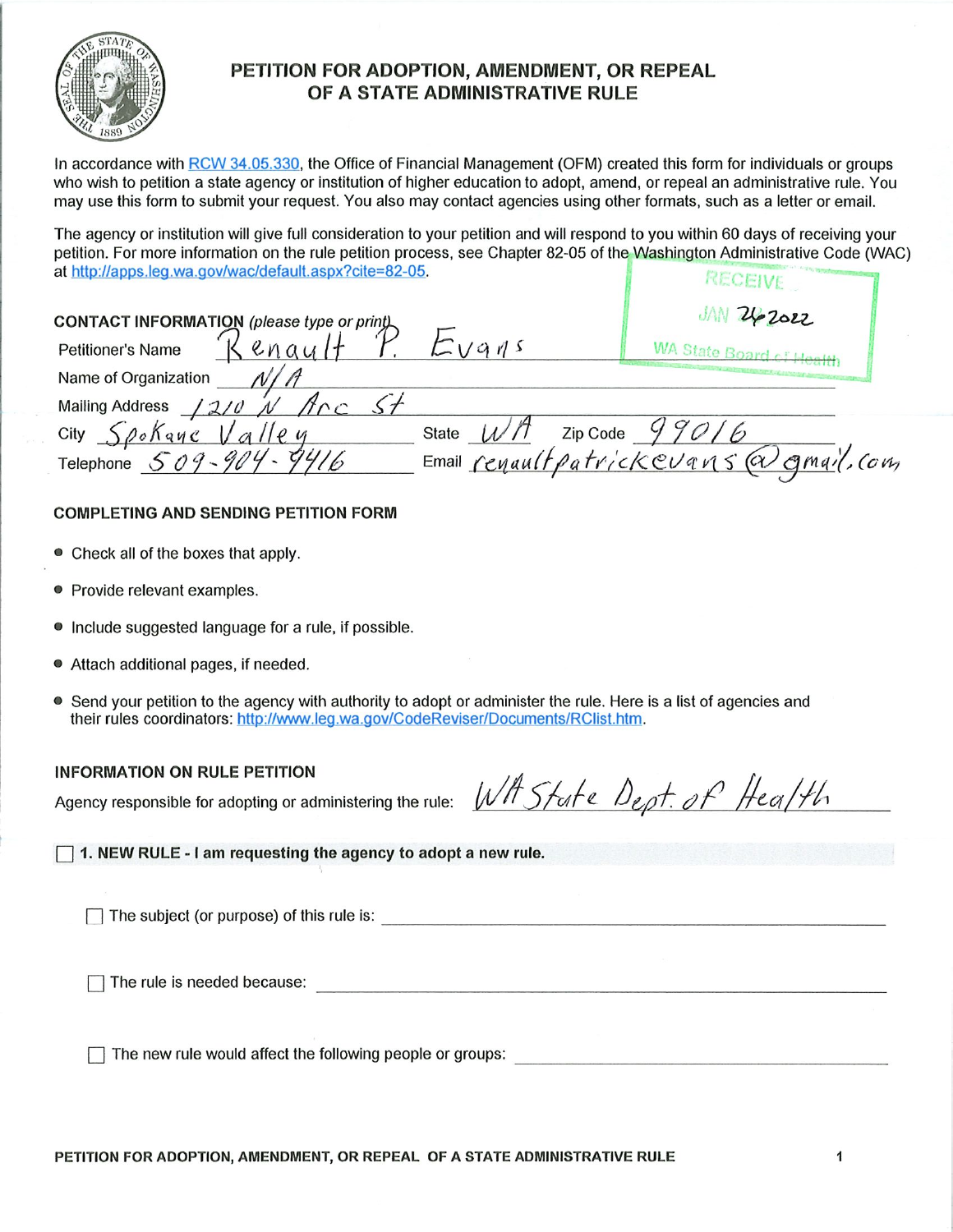## **Q 2. AMEND RULE - I am requesting the agency to change an existing rule.**

| This change is needed because:                                                                                                                        |
|-------------------------------------------------------------------------------------------------------------------------------------------------------|
|                                                                                                                                                       |
|                                                                                                                                                       |
| 3. REPEAL RULE - I am requesting the agency to eliminate an existing rule.                                                                            |
| List rule number (WAC), if known: $\frac{\partial \mathcal{H}}{\partial \omega}$ , $\partial \mathcal{O}$ , $\dot{\mathcal{O}}$ / $\dot{\mathcal{O}}$ |
| (Check one or more boxes)                                                                                                                             |
| It does not do what it was intended to do.                                                                                                            |
| It is no longer needed because:                                                                                                                       |
| It imposes unreasonable costs:                                                                                                                        |
| The agency has no authority to make this rule:                                                                                                        |
| It is applied differently to public and private parties:                                                                                              |
| M It conflicts with another federal, state, or local law or $g^{th}$ and $g^{th}$ mentioned by $f$ of U.S.                                            |
| It duplicates another federal, state or local law or rule.<br>List duplicate law or rule, if known:                                                   |
| Womer (please explain): The vaccine is not effective and its toxic                                                                                    |